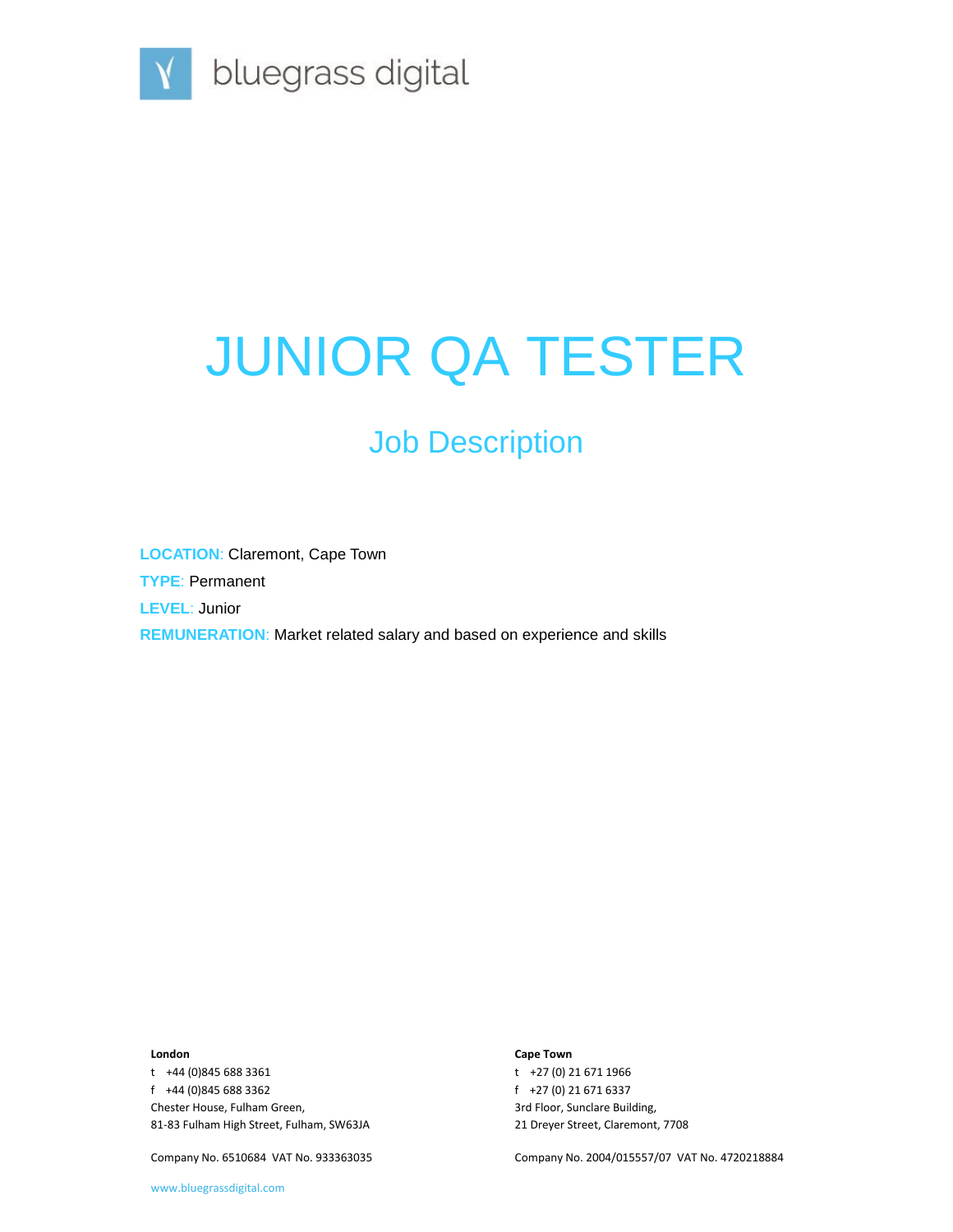# **OVERVIEW**

Bluegrass Digital is a leading digital production agency, working with both South African and International client accounts. We are looking for a dynamic and resourceful graduate QA Tester to join our team.

You will work closely with all the Bluegrass teams including the Project Management; Development; Design and UX teams. Our Solutions Strategist will oversee and provide mentorship to ensure that you are trained on how to do your role and how to follow the QA Checklist standards to ensure maximum quality across all our projects

Our Bluegrass Vision & Values should be upheld always:

#### **VISION**

*"To create a global creative technology company that has a passion for creating innovative digital solutions that work and to be recognised as the industry leader in delivery excellence."*

#### **CORE VALUES**

- 1. Deliver Excellence
- 2. Show Integrity
- 3. Be Passionate
- 4. Take Initiative
- 5. Develop Innovation